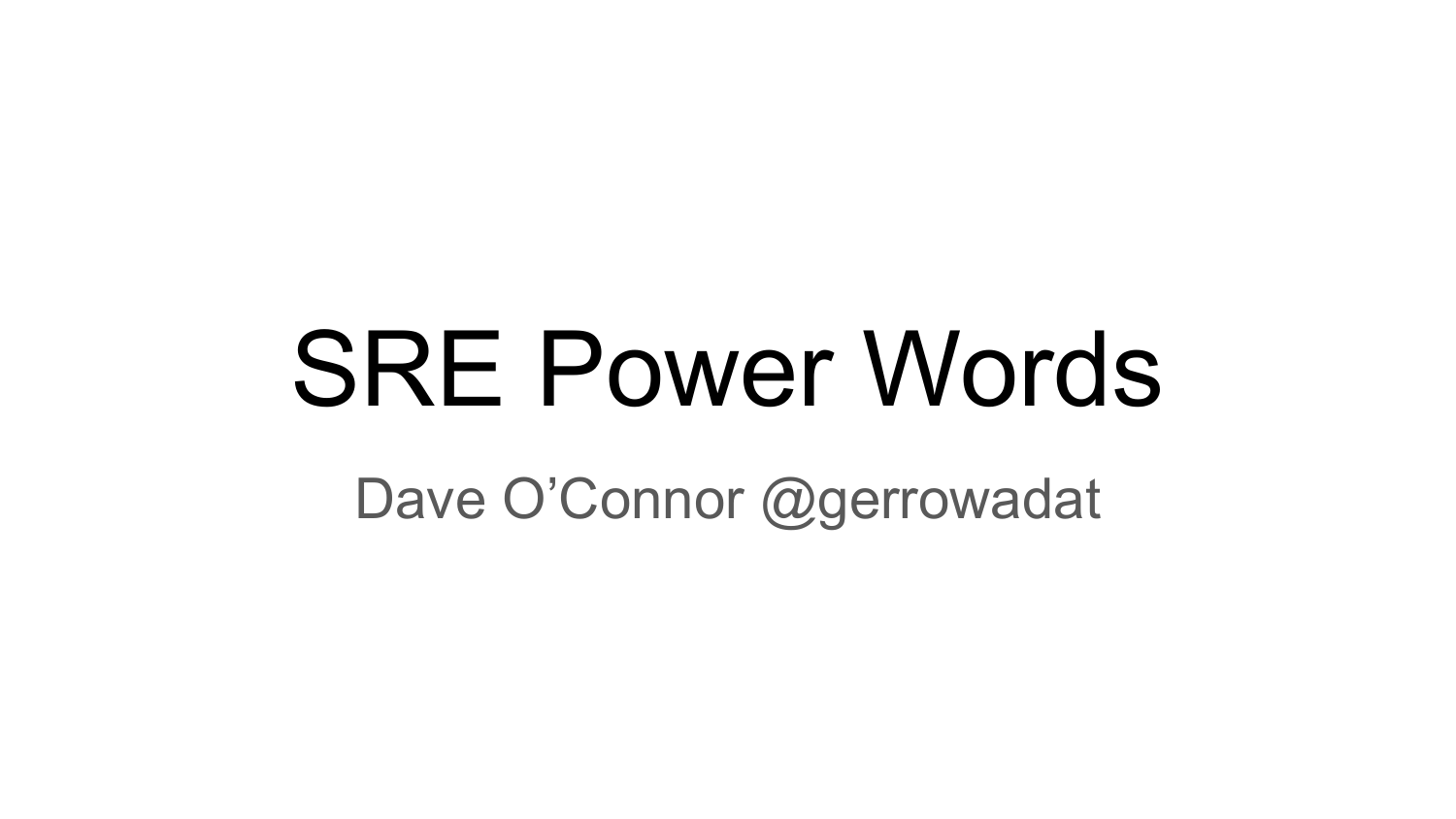### Viddy Well, My Young Chelloveks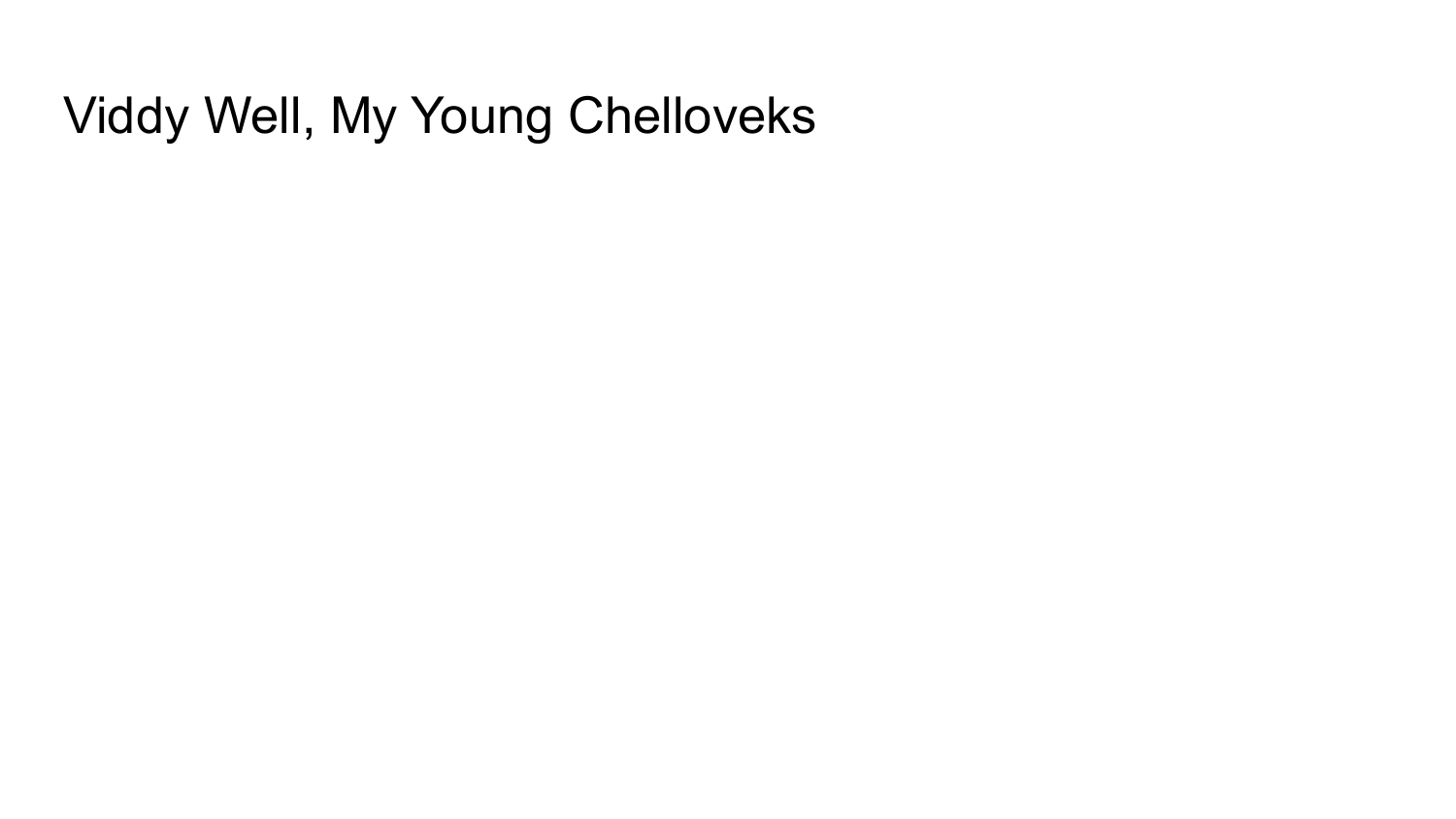### Touching Base Offline for Blue Sky Thinking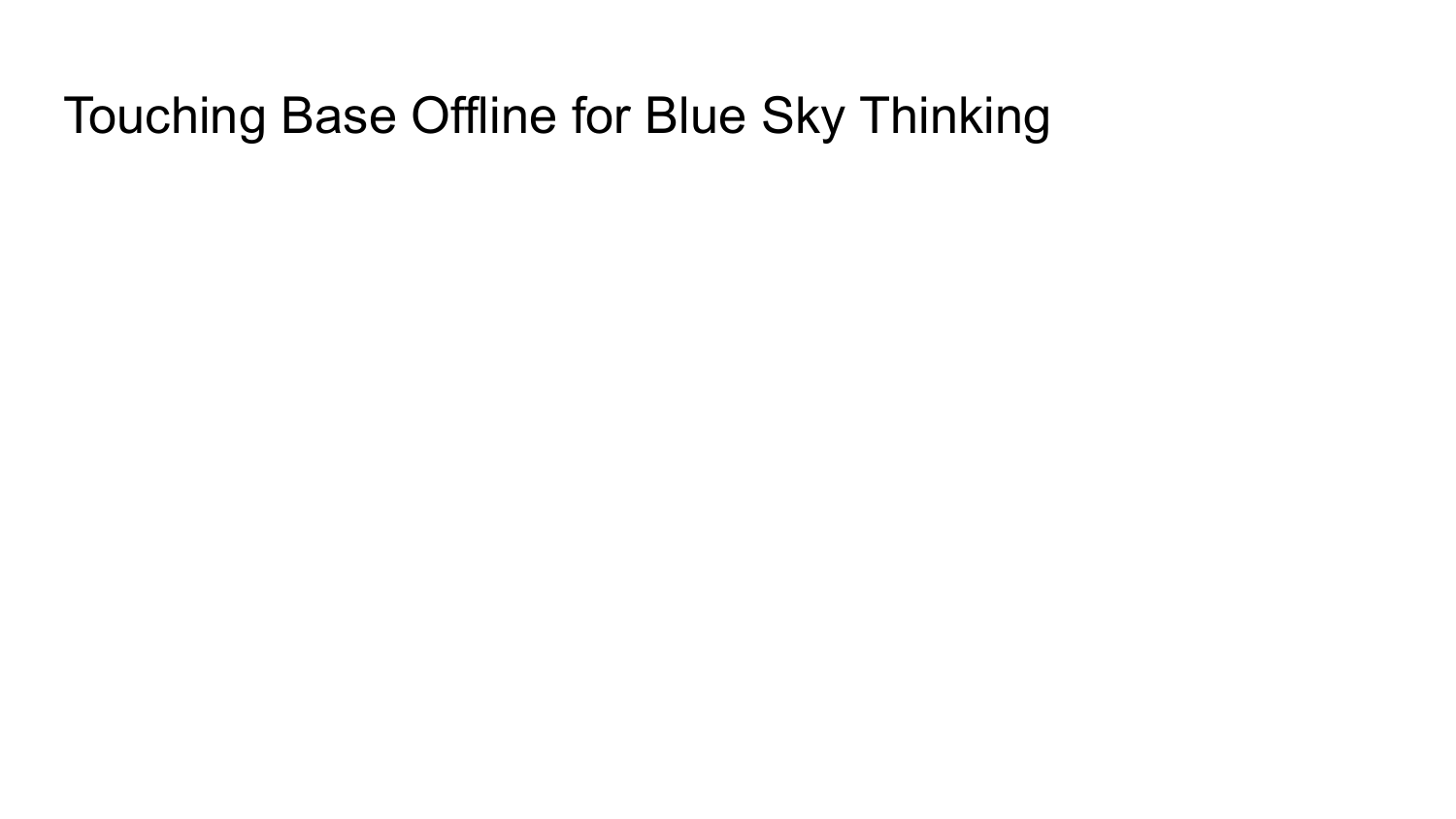### Why SRE is Different

● We tend to work more across organisational boundaries.

● Our nomenclature isn't as developed.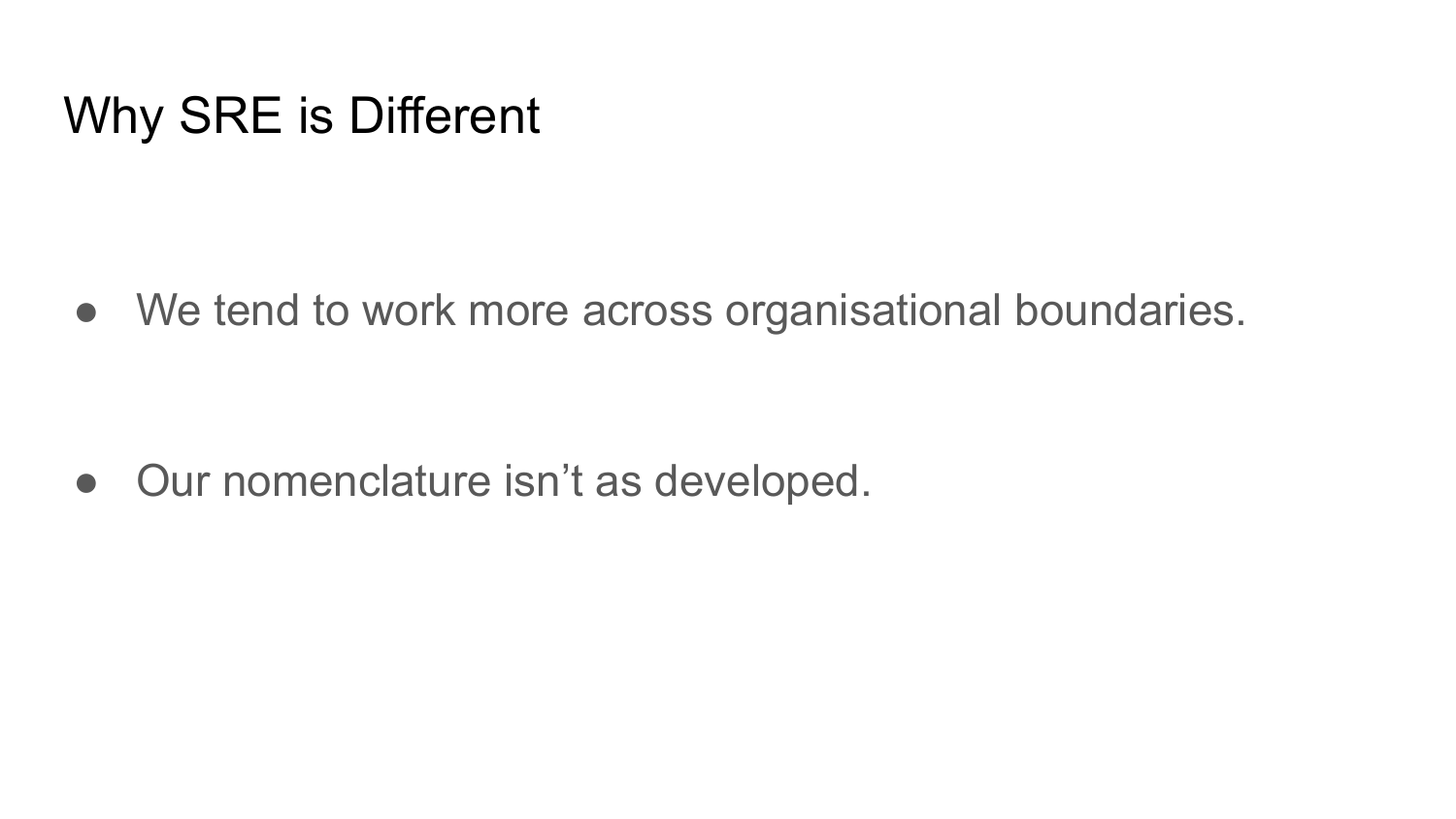### Example #1: Toil

### toil

#### /tɔɪl/

*verb*

1. work extremely hard or incessantly.

*noun*

- 1. exhausting physical labour.
- 2. that kind of work that's not really useful as enduring engineering, but that kinda needs to get done for now, so we should figure out how to best assign it and charter enduring engineering efforts to get rid of it. No, I didn't mean that it's not useful to do it, and I don't mean we're not going to do it! I just meant… yeah like repetitive tickets are toil. No, oncall isn't. Oh, maybe sometimes it is, it depends. Can I get back to the rest of the unrelated presentation? No? OK, let's schedule a sidebar offline to double-click on the fight we're now apparently having, argh.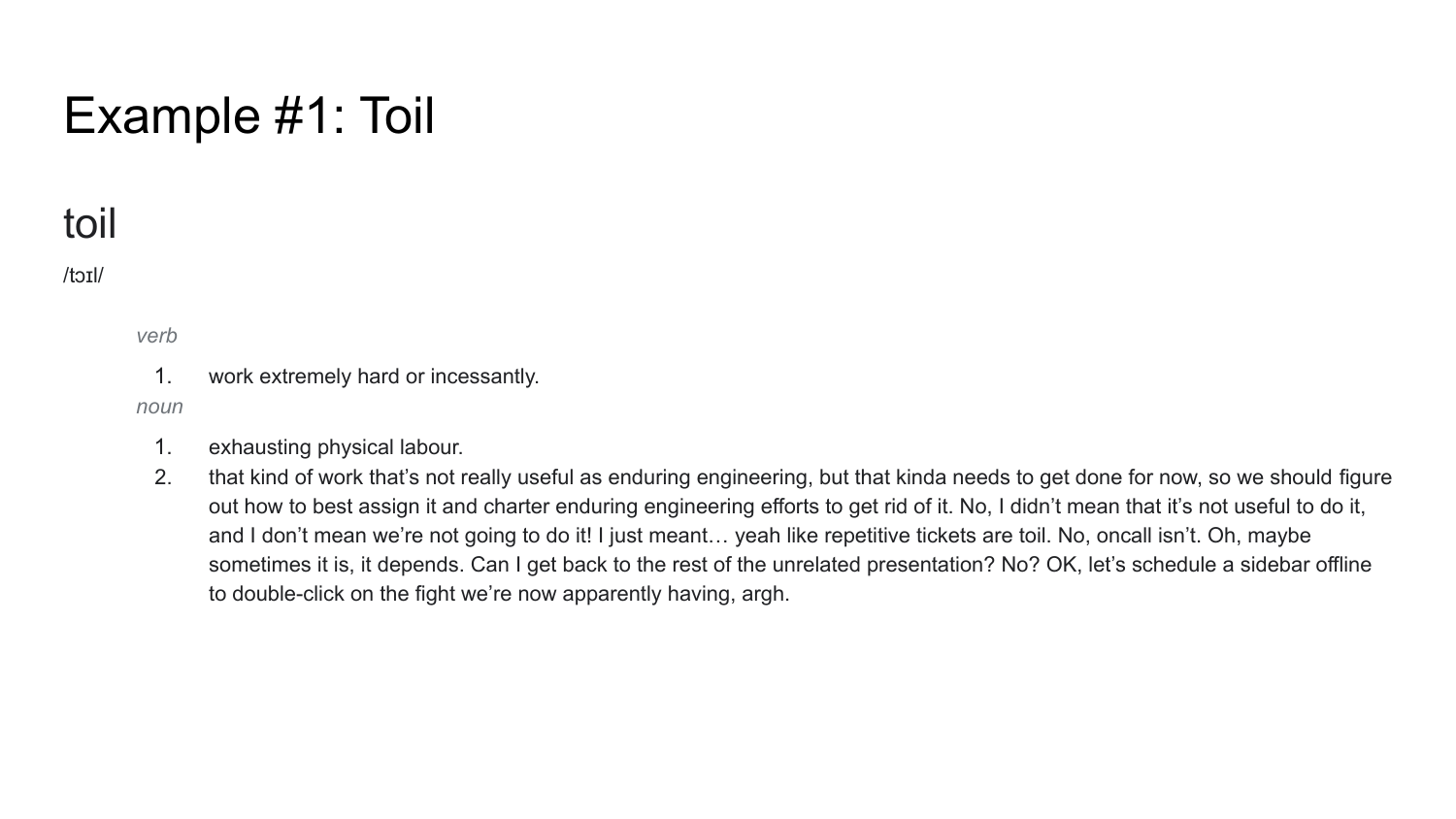### Power Word: Toil

**Casting Time**: 1 Action

**Range**: 1d6 willing creatures/caster level

**Components**: V

**Duration**: Permanent

**Description**: Causes creatures under the spell's effect to understand that while certain kinds of work are not high-value from engineering perspective, that the work is still necessary for the proper functioning of the system, and that enduring engineering work must be directed at eliminating it.

*"Manual, Repetitive, Automatable, Tactical, No Enduring Value, O(n) with Service growth" -- Malefactor Rau, 5th Annal of SRE Lore.*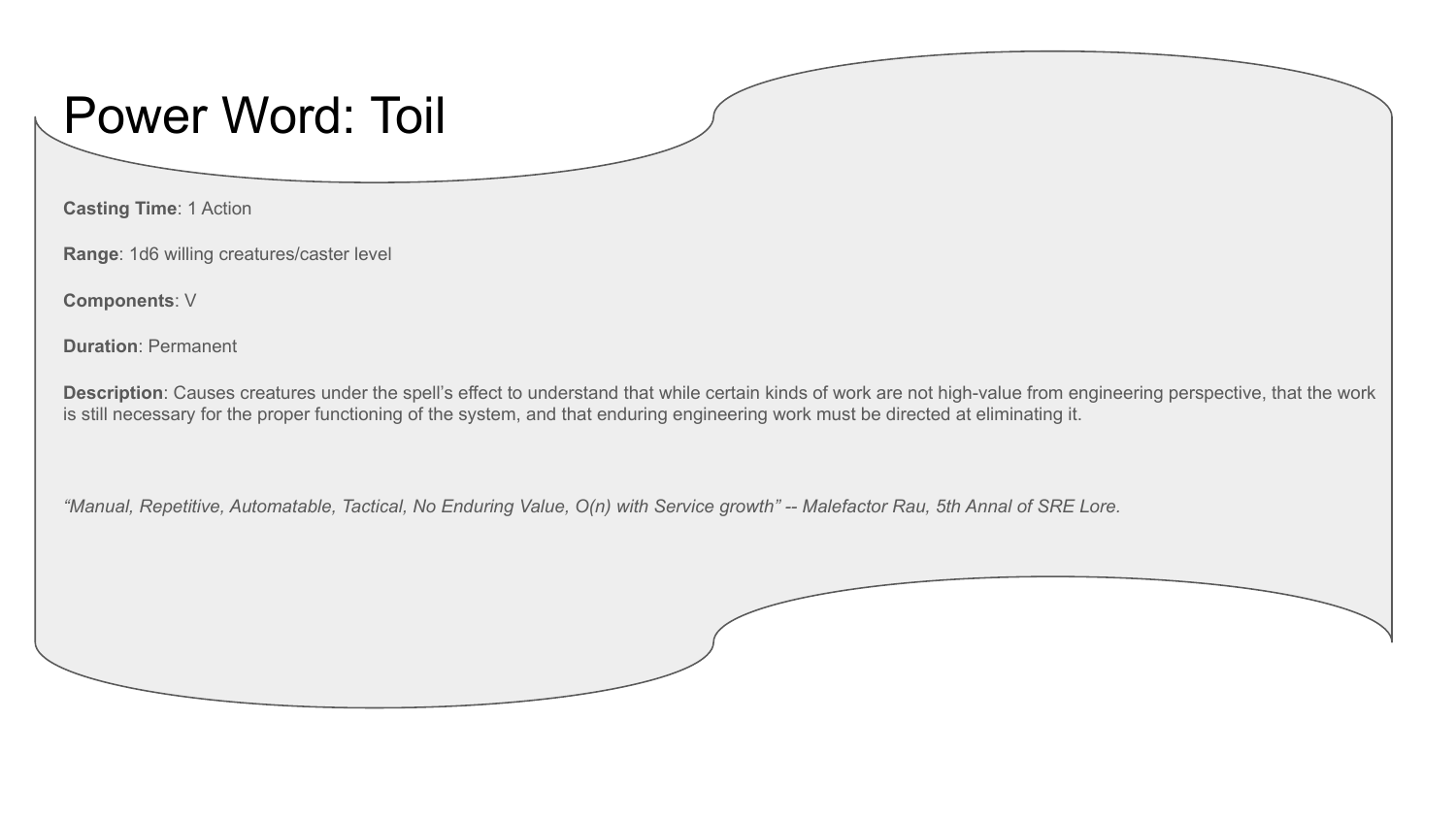### Example #2: Selling SLOs

● "KPIs for Production"

● A 'Single pane of glass' onto reliability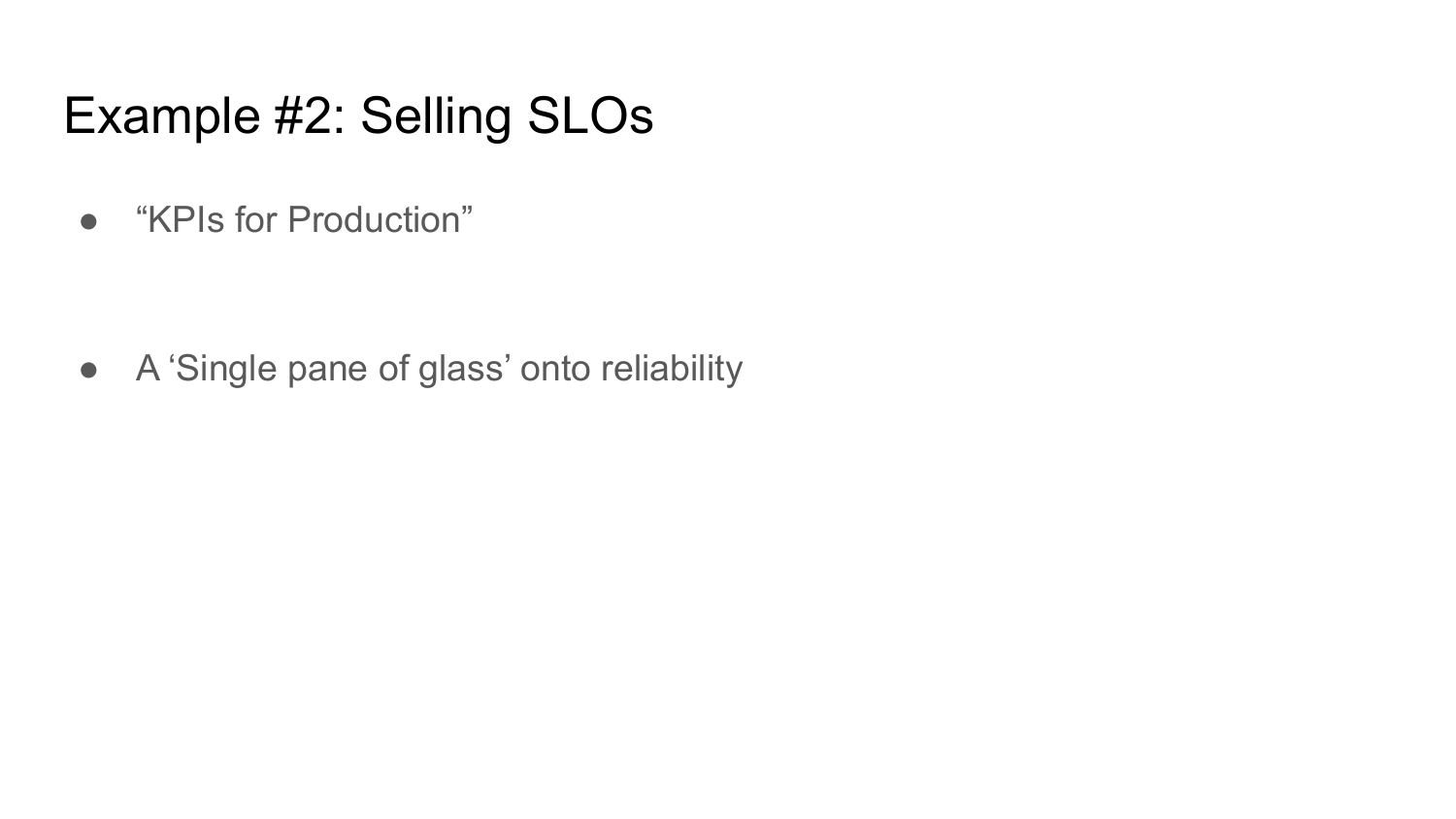## Other Examples

● "SRE Boost"